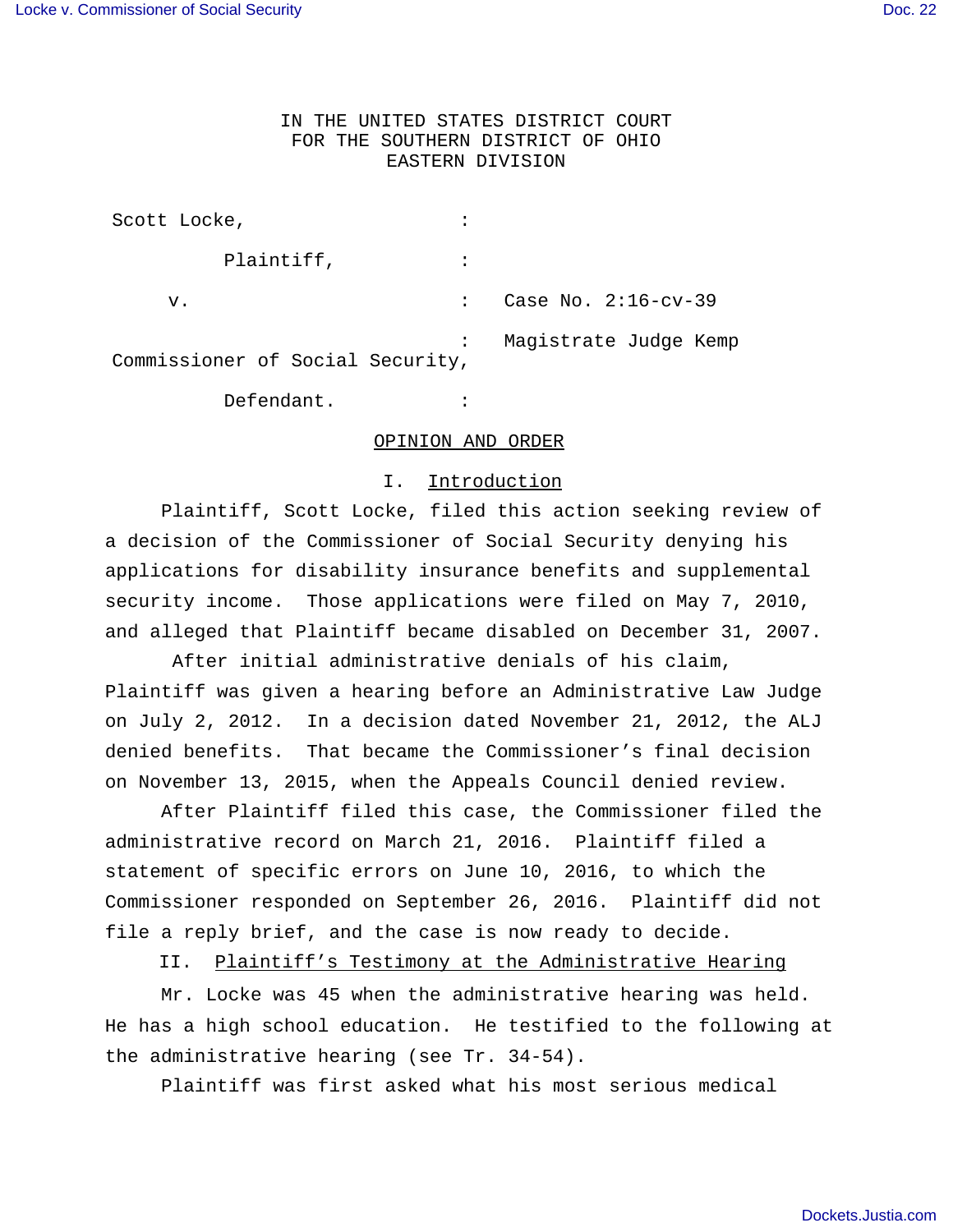problem was; he responded that it was his feet or his eyesight. His eyes had been an issue for several years, and he had been unable to see out of one of his eyes for some months. His feet would swell during the day and he needed to be able to move them around. Plaintiff also testified to shortness of breath when walking up two or three flights of stairs or pushing a lawn mower, and to numbness in his right hand, especially in cold weather.

He was also asked to describe a normal day in 2010 (which was the year he filed his applications). Plaintiff said that he would get his children ready for school because his wife was working. He would then do household chores including sweeping, doing dishes, and doing laundry. Plaintiff was also able to drive to the store to shop for groceries, help his children with homework, and take his children to activities. He could prepare the evening meal as well.

## III. The Medical Records

The medical records in this case are found beginning on page 238 of the administrative record. The Court will summarize those records which pertain to Plaintiff's five statements of error.

Plaintiff was diagnosed in September, 2010 as having had a myocardial infarction. An echocardiogram showed no wall motion abnormalities and an ejection fraction of 50%. Plaintiff was discharged with other diagnoses as well, including hypertensive urgency, diabetes, and anxiety. (Tr. 241). He continued to see his cardiologist, Dr. Pool, for treatment of those various conditions throughout 2011, but did not report any significant heart-related problems. He also was treated for diabetes during this time frame.

 Dr. Pool did a stress test in January, 2012. The results showed no inducible ischemia and a post-stress injection fraction of 44% with mildly reduced global left ventricular function.

-2-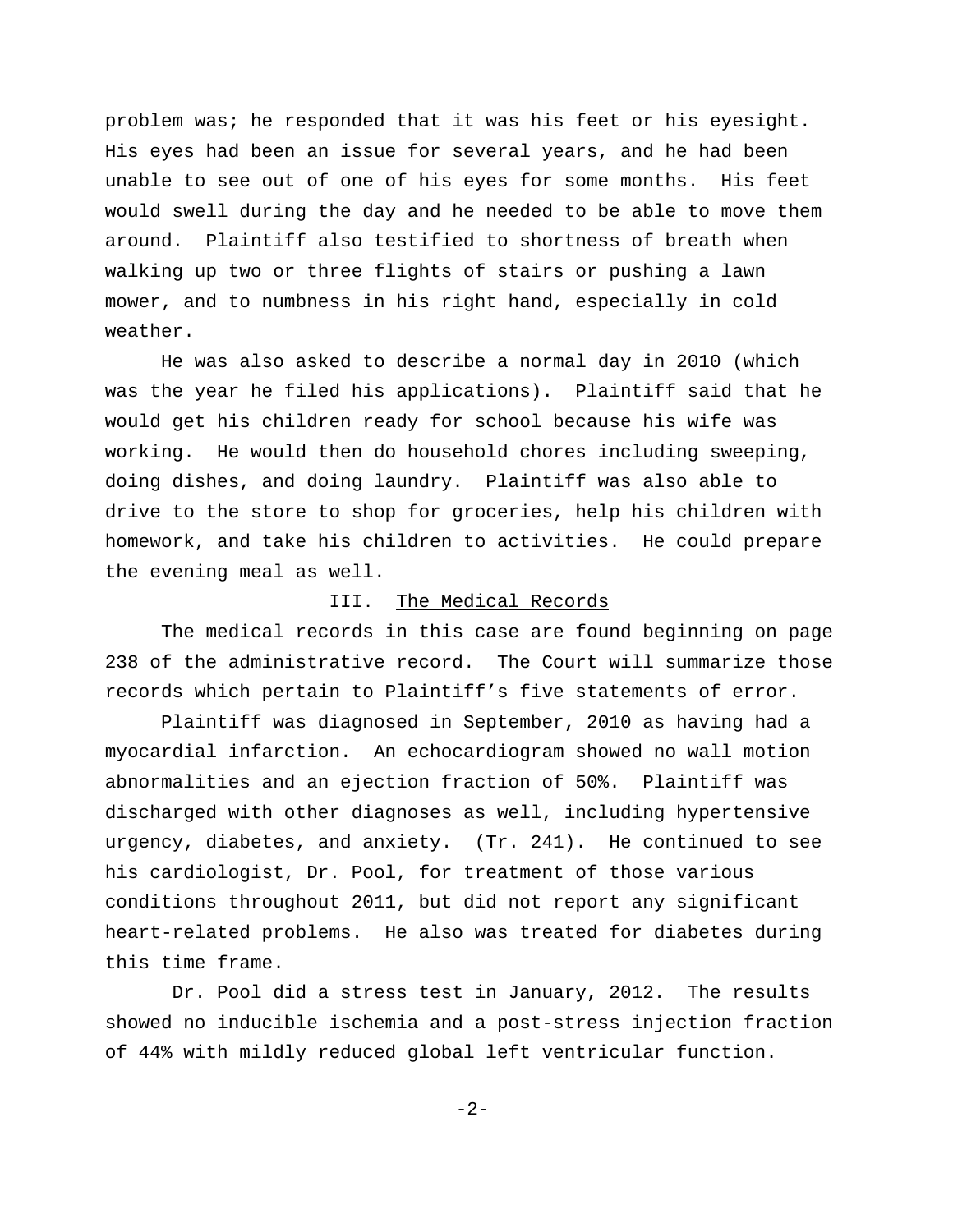(Tr. 386-87).

In 2012, Plaintiff saw a retina specialist. He reported floaters in his left eye and some leakage in his right eye. (Tr. 389-96). He underwent surgery on February 23, 2012, for a vitreous hemorrhage and a retinal tear. (Tr. 405). Later in 2012 he had a retinal tear in his left eye.

On April 27, 2012, Pamela Suver, a certified nurse practitioner, filled out a physical capacity evaluation form. She said that Plaintiff could stand, walk, or sit for only fifteen minutes at a time, could lift ten pounds occasionally, could not use his feet for repetitive movements, could only occasionally bend or climb steps, could never climb ladders, crawl, or squat, and would miss more than three days of work per month, all due to diabetic neuropathy and heart disease. (Tr. 409-410).

The remaining records show that Plaintiff was treated by a podiatrist for foot issues caused by his diabetic neuropathy. The condition was described as moderate to severe.

State agency reviewers also expressed opinions about Plaintiff's functional capacity. The short version of those opinions is that, as of May 24, 2011, the state agency doctors thought that Plaintiff could do a relatively full range of light work. See, e.g., Tr. 108-110.

### IV. The Medical Expert Testimony

Dr. Jonathan Nusbaum testified at the administrative hearing as a medical expert. His testimony begins at page 54 of the record.

Dr. Nusbaum was first asked to identify the medical impairments which were documented in the records. He said that Plaintiff suffered from juvenile diabetes under poor control, microalbuminemia, hypertension, premature coronary artery disease, a myocardial infarction that occurred in September,

 $-3-$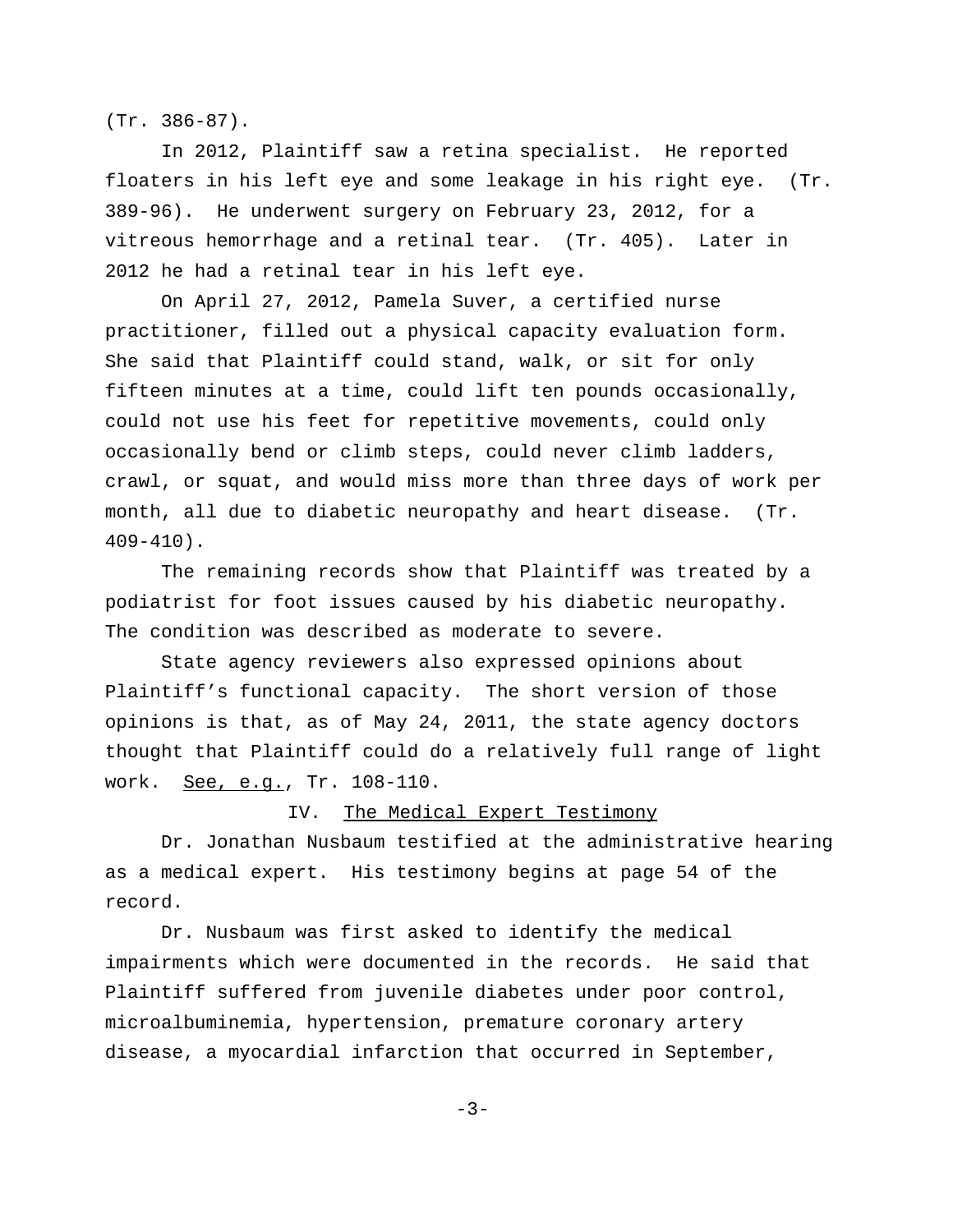2010, diabetic retinopathy, and diabetic neuropathy. Dr. Nusbaum also testified that none of these impairments were severe enough to satisfy any section of the Listing of Impairments.

Next, Dr. Nusbaum provided an evaluation of Plaintiff's residual functional capacity. He said that Plaintiff could lift only ten pounds occasionally, could sit for two hours at a time and up to six hours in a workday, could stand or walk for fifteen minutes at a time and no more than two hours in total, and could perform stooping, squatting, and crouching for less than ten percent of the time. Also, he could not climb ladders, use foot controls, or work in a cold environment. Dr. Nusbaum did not believe that it was necessary for Plaintiff to keep his feet elevated.

### V. The Vocational Testimony

Dr. Oestreich was the vocational expert in this case. His testimony begins at page 60 of the administrative record.

Dr. Oestreich first testified that Plaintiff's past relevant work included being a laborer in two settings, which was medium to heavy unskilled work, being a janitor, which was medium and unskilled, and being a retail salesperson, which was light and semi-skilled.

Dr. Oestreich was then asked to testify about a hypothetical individual who had the physical limitations described by Dr. Nusbaum. He said that such a person could not do any of Plaintiff's past jobs because they all required more than sedentary work ability. He did, however, testify that someone so limited could perform about 75% of unskilled sedentary jobs in the economy, including jobs like hand packer, inspector, and assembler. If the person had to stand every fifteen minutes, however, that would preclude employment.

 VI. The Administrative Law Judge's Decision The Administrative Law Judge's decision appears at pages 13-

 $-4-$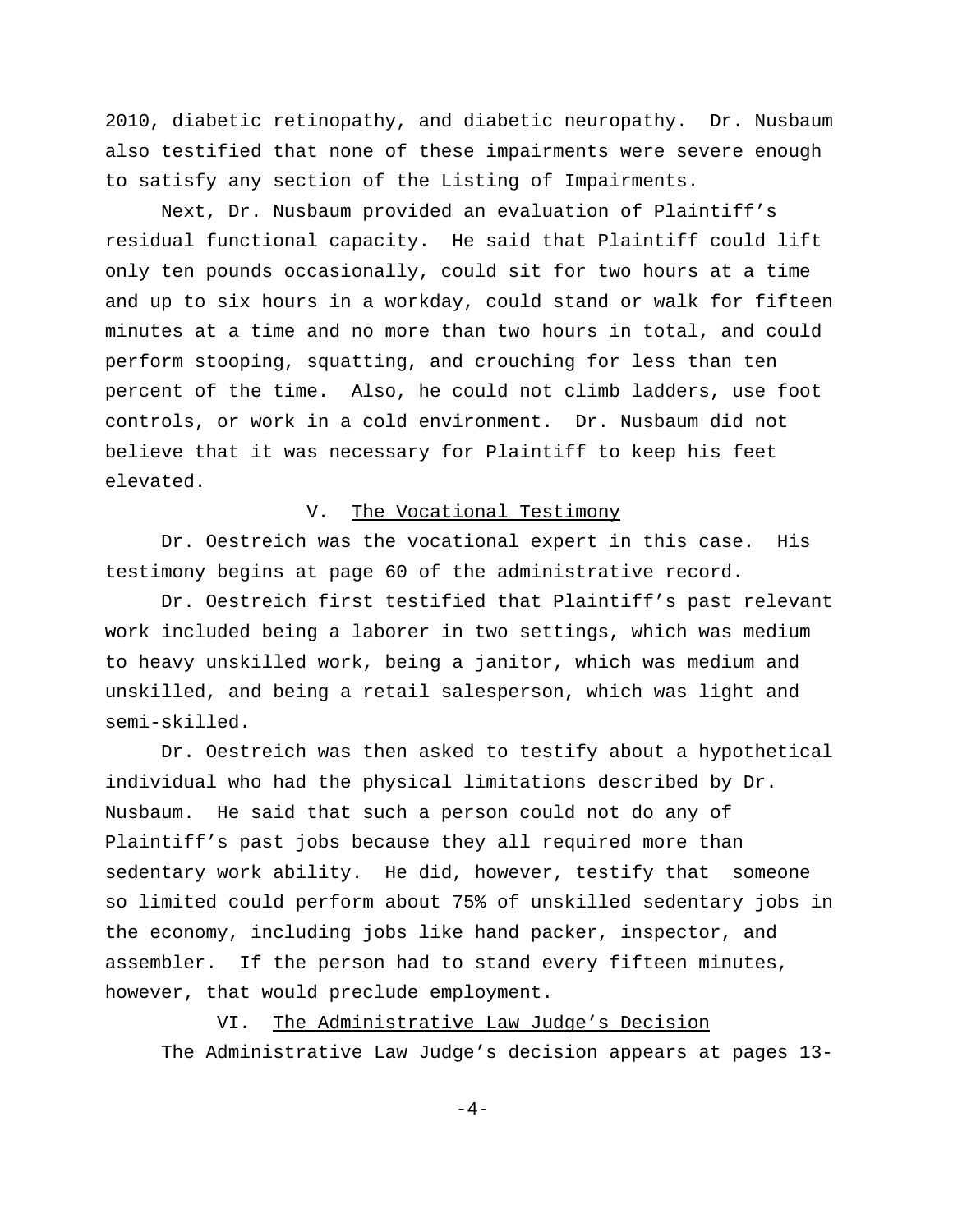23 of the administrative record. The important findings in that decision are as follows.

The Administrative Law Judge found, first, that Plaintiff met the insured status requirements of the Social Security Act through December 31, 2012. Next, the ALJ found that he had not engaged in substantial gainful activity since his alleged onset date of December 31, 2007.

Going to the next step of the sequential evaluation process, the ALJ determined that Plaintiff had multiple severe impairments including insulin dependent diabetes mellitus with diabetic neuropathy and proliferative diabetic retinopathy; status post vitreous hemorrhage in the left eye; hypertensive retinopathy in both eyes; status post myocardial infarction; status post vitrectomy; hypothyroidism; and premature coronary artery disease. The ALJ also found that these impairments did not, at any time, meet or equal the requirements of any section of the Listing of Impairments (20 C.F.R. Part 404, Subpart P, Appendix 1).

Moving to step four of the sequential evaluation process, the ALJ found that Plaintiff had the residual functional capacity to perform work at the sedentary exertional level except that he could lift ten pounds only occasionally, could sit for two hours at a time and up to six hours in a workday, could stand or walk for fifteen minutes at a time and no more than two hours in total, could perform stooping, squatting, and crouching for less than ten percent of the time, could not climb ladders or use foot controls, and could not work in an environment where the temperature was lower than 40 degrees Fahrenheit. These restrictions had existed since May 1, 2010.

The ALJ next concluded that Plaintiff, with these limitations, could not do any of his past relevant work. However, Plaintiff could do 75% of the sedentary jobs in the

-5-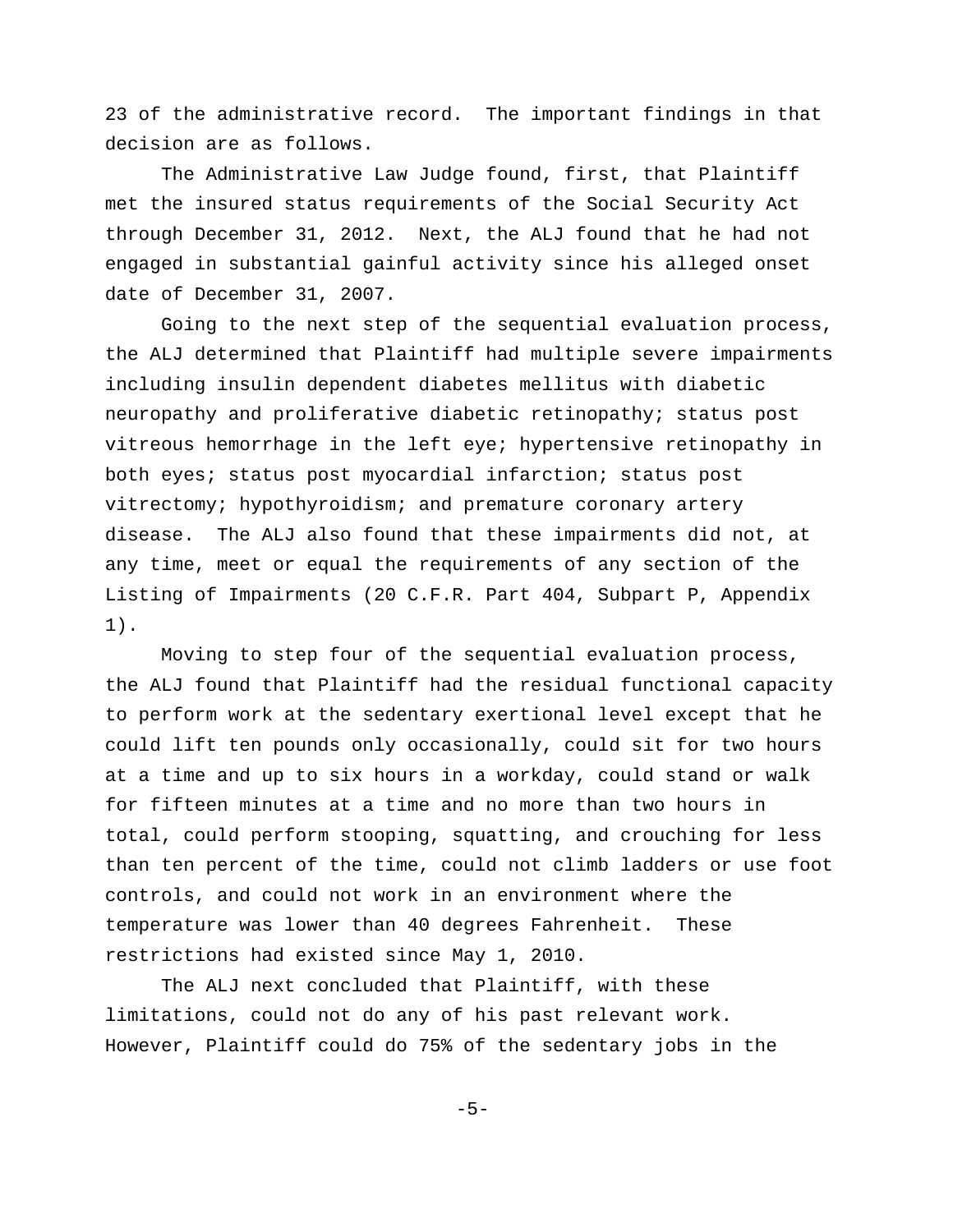economy, and could specifically perform the jobs of assembler, hand packer, and inspector. The ALJ further found that these jobs existed in significant numbers in the regional and national economies. Consequently, the ALJ concluded that Plaintiff was not entitled to benefits.

# VII. Plaintiff's Statement of Specific Errors

 Plaintiff raises five issues in his statement of errors: (1) the ALJ did not give proper weight to the functional capacity assessment of the treating source; (2) the ALJ did not properly evaluate the assessment done by the nurse-practitioner; (3) the ALJ did not properly evaluate the medical evidence; (4) the ALJ's residual functional capacity finding is not supported by substantial evidence; and (5) the ALJ erred by finding that Plaintiff could perform substantial gainful activity. Each of these contentions is reviewed under the following legal standard.

Standard of Review. Under the provisions of 42 U.S.C. Section  $405(g)$ , "[t]he findings of the Secretary [now the Commissioner] as to any fact, if supported by substantial evidence, shall be conclusive. . . ." Substantial evidence is "'such relevant evidence as a reasonable mind might accept as adequate to support a conclusion'" Richardson v. Perales, 402 U.S. 389, 401 (1971) (quoting Consolidated Edison Company v. NLRB, 305 U.S. 197, 229 (1938)). It is "'more than a mere scintilla.'" Id. LeMaster v. Weinberger, 533 F.2d 337, 339 (6th Cir. 1976). The Commissioner's findings of fact must be based upon the record as a whole. Harris v. Heckler, 756 F.2d 431, 435 (6th Cir. 1985); Houston v. Secretary, 736 F.2d 365, 366 (6th Cir. 1984); Fraley v. Secretary, 733 F.2d 437, 439-440 (6th Cir. 1984). In determining whether the Commissioner's decision is supported by substantial evidence, the Court must "'take into account whatever in the record fairly detracts from its weight.'" Beavers v. Secretary of Health, Education and Welfare, 577 F.2d

-6-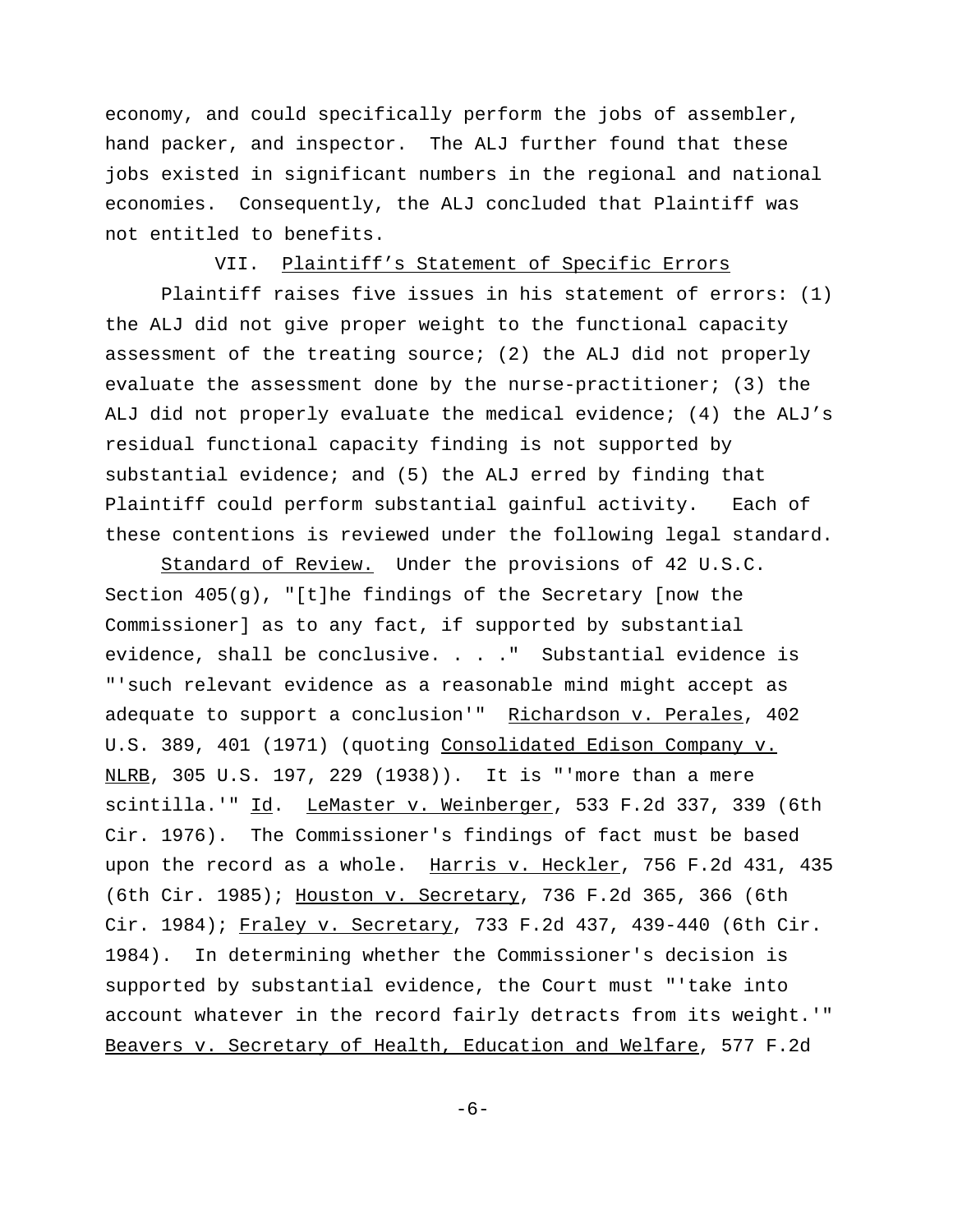383, 387 (6th Cir. 1978) (quoting Universal Camera Corp. v. NLRB, 340 U.S. 474, 488 (1951)); Wages v. Secretary of Health and Human Services, 755 F.2d 495, 497 (6th Cir. 1985). Even if this Court would reach contrary conclusions of fact, the Commissioner's decision must be affirmed so long as that determination is supported by substantial evidence. Kinsella v. Schweiker, 708 F.2d 1058, 1059 (6th Cir. 1983).

Although Plaintiff has raised five seemingly separate statements of error, they are interrelated. Consequently, the Court discusses them as a group. For the following reasons, the Court concludes that none of them provide a basis for reversal and remand.

To summarize Plaintiff's argument, he claims that the ALJ ignored significant objective medical evidence showing that he suffered from uncontrolled diabetes, reduced ejection fraction, shortness of breath, chest tightness, reduced left ventricular function, and substantial visual impairment. He then argues that the ALJ erred by not giving sufficient weight to the opinion from Nurse Suver, and that this case cannot be distinguished from Randazzio v. Colvin, 2014 WL 2560729 (S.D. Ohio June 6, 2014), adopted and affirmed 2015 WL 881511 (S.D.Ohio March 2, 2015), where this Court remanded the case for further proceedings because the ALJ in that case erred in the way in which a nurse practitioner's opinion was evaluated. In response, the Commissioner disputes the claim that this case is similar to Randazzio and argues that the ALJ's evaluation and rejection of Nurse Suver's opinions was entirely proper.

The Court begins with Randazzio, since Plaintiff's argument for remand relies heavily upon that decision. There, as here, a certified nurse practitioner completed a form on which she described the claimant's residual functional capacity. The ALJ stated, in the administrative decision, both that the opinion of

-7-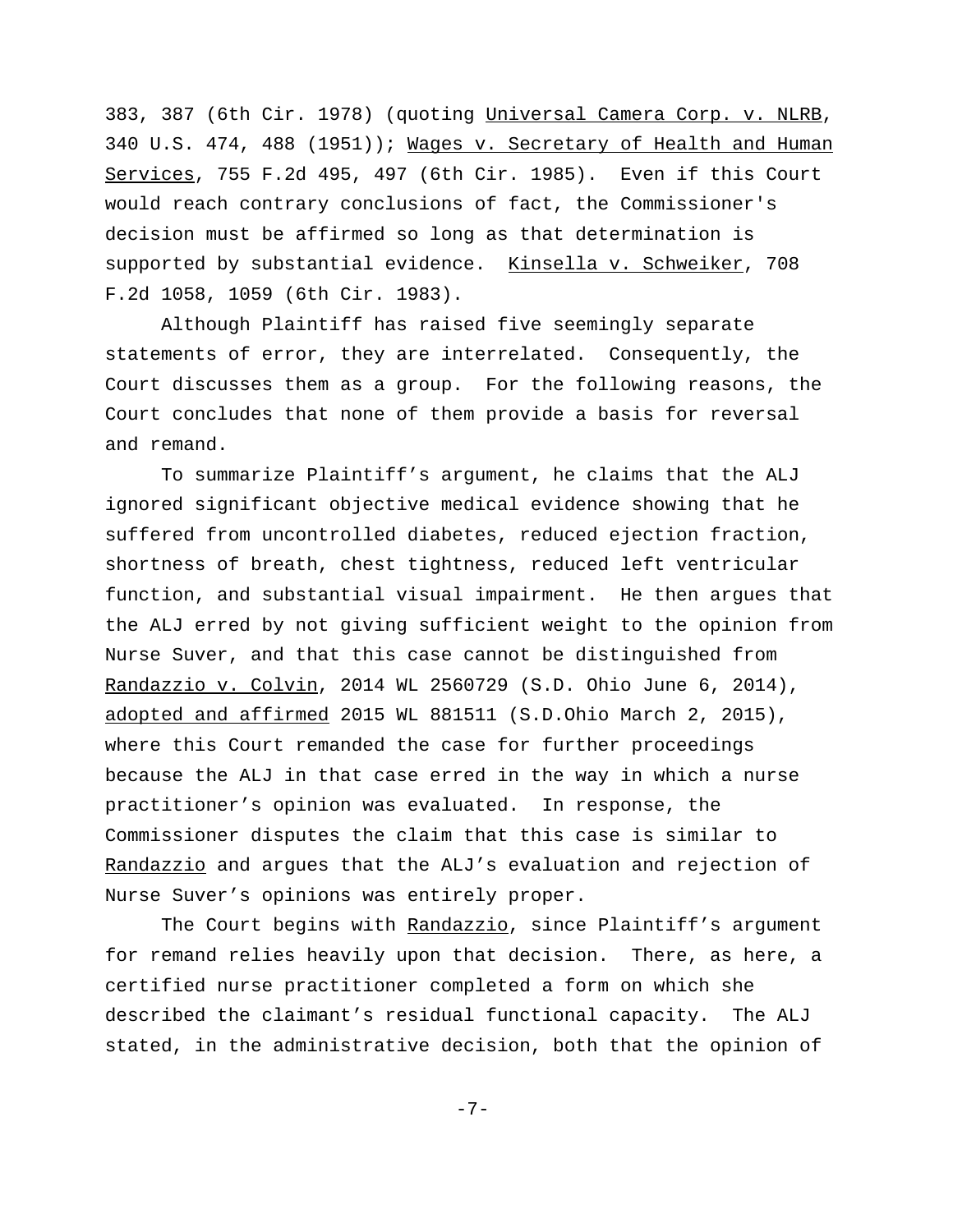a nurse practitioner was not entitled to controlling weight under Social Security Ruling 96-2p, and that such opinions were not "medical opinions" as defined in the applicable regulations. Randazzio, 2014 WL 2560729, \*10. This Court held that the ALJ misinterpreted the regulations, particularly 20 C.F.R. §404.1513, which explicitly states that a nurse practitioner is a "medical source," and failed to follow Social Security Ruling 06-03p, which explains how an ALJ should evaluate opinions from "other medical sources" such as nurse practitioners. Id. at \*11. Given that conclusion, the Court held that "[t]he same factors used to evaluate medical opinions from acceptable medical sources should have been applied to the opinion" of the nurse practitioner. Id. The case was then remanded so that could occur.

Despite Plaintiff's argument to the contrary, it is clear that the ALJ in this case did not commit the error which led the Court to remand Randazzio. The ALJ correctly described the opinion of Nurse Suver as having come from "an unacceptable medical source," which is correct. (Tr. 20). The ALJ did not appear to have concluded, as did the ALJ in Randazzio, that Nurse Suver's opinion could not be given great weight, but simply stated (again correctly) that it could not be given controlling weight in the same way that an opinion from a treating, acceptable medical source could. Consequently, Plaintiff's reliance on Randazzio is misplaced. That does not, however, end the Court's inquiry.

Under SSR 06-03p (which the ALJ cited in the first paragraph of Section 5 of the administrative decision, see Tr. 16, but did not discuss when analyzing Nurse Suver's opinion), opinions from medical sources like nurse practitioners "may provide insight into the severity of the impairment(s) and how it affects the individual's ability to function." The Ruling acknowledges that the regulatory framework does not directly address how such

-8-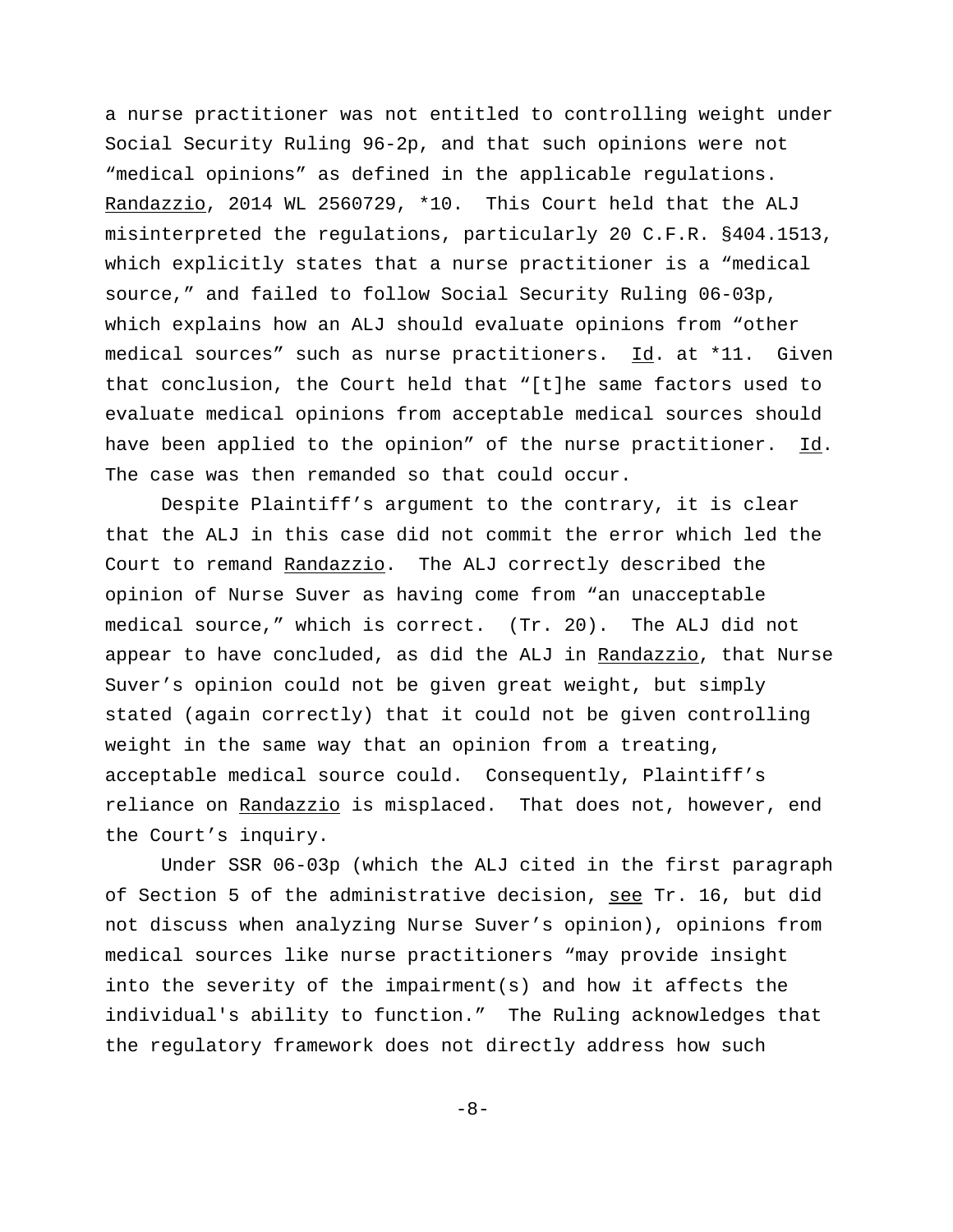opinions are to be evaluated, but notes that "medical sources such ... as nurse practitioners ... have increasingly assumed a greater percentage of the treatment and evaluation functions previously handled primarily by physicians and psychologists." Consequently, the Ruling directs ALJs to consider the same list of factors set out in 20 C.F.R. §404.1527(c) when evaluating, for example, a nurse practitioner's opinion, while recognizing that "[n]ot every factor for weighing opinion evidence will apply in every case."

There is no magic formula which an ALJ must recite when dealing with opinion evidence which comes from someone who is not an "acceptable medical source." This Court has held that SSR 06-03p

does not create an independent regulatory duty to articulate the ALJ's reasoning in the same way required for an opinion rendered by a treating source. See, e.g., Robinson v. Comm'r of Social Security, 2012 WL 194966, \*12 (N.D. Ohio Jan. 20, 2012) ("there is no controlling precedent requiring an ALJ to explicitly address written statements such as" a function report from a case manager). Rather, all that is needed is a sufficient discussion of all of the evidence of record to demonstrate that the ALJ considered the key factors of "'supportability and consistency'" in deciding how much to credit these types of reports. See Acton v. Comm'r of Social Security, 2013 WL 3761126, \*5 (S.D. Ohio July 16, 2013), quoting Kerlin v. Astrue, 2010 WL 3937423, \*8 (S.D. Ohio March 25, 2010), adopted and affirmed 2010 WL 3895175 (S.D. Ohio Sept. 29, 2010).

Swartz v. Comm'r of Social Security, 2014 WL 868127, \*8 (S.D. Ohio March 5, 2014), adopted and affirmed 2014 WL 1343094 (S.D. Ohio Apr. 3, 2014). The same question is presented here: did the ALJ discuss all of the evidence in a way that makes clear that she both understood the factors to be used in evaluating Nurse Suver's opinion and applied them in a way that is supported by the evidence?

The actual discussion of Nurse Suver's opinion is brief.

-9-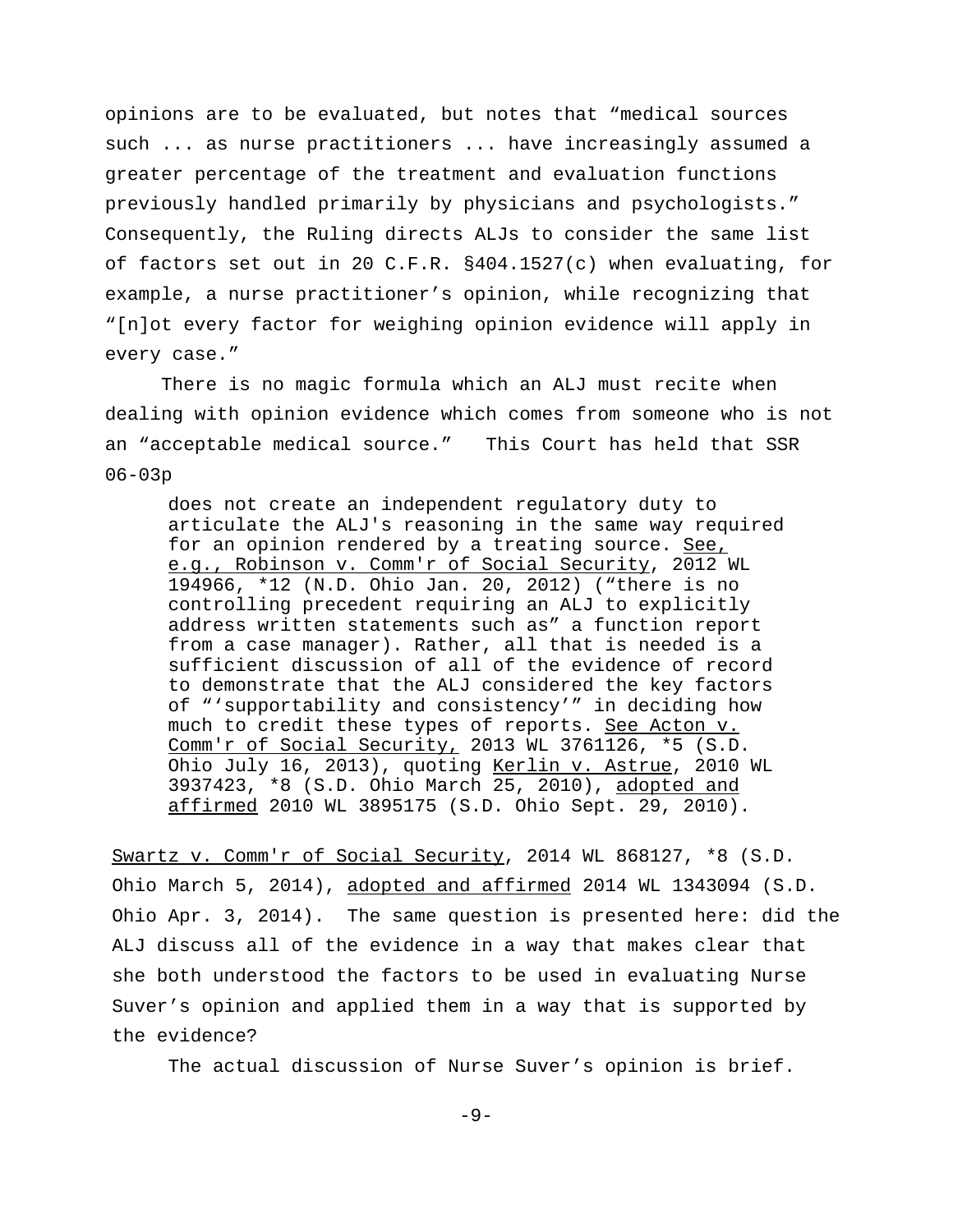The ALJ gave only two reasons for assigning little weight to her opinion: that it came from an unacceptable medical source, and, as to one particular part of it - the statement that Plaintiff needed to keep his feet elevated and recline frequently - the record was "devoid of evidence" to support this conclusion. (Tr. 20-21). In a footnote, the ALJ also discussed, briefly, that portion of the opinion indicating that Plaintiff would need to change positions every fifteen minutes, concluding (at least indirectly) that this restriction contradicted Dr. Nusbaum's view of Plaintiff's residual functional capacity. Id. The ALJ did not mention the supportability of other portions of the opinion nor did she discuss factors like the length of the treating relationship, how well the opinion was explained, Nurse Suver's expertise, or any of the other matters listed in SSR 06-3p.

In some cases, the failure even to acknowledge the relevant factors or apply them to an opinion from an "unacceptable medical source" could be grounds for remand, especially if that failure leads the Court to conclude that the opinion was rejected simply because the person rendering the opinion is not an acceptable medical source. That would clearly violate SSR 06-03p. However, in this case, the two specific comments made by the ALJ show that she did consider the consistency and supportability of two key parts of Nurse Suver's opinion. The balance of the administrative decision indicates that the ALJ placed the greatest reliance on Dr. Nusbaum's evaluation, preferring his conclusions to those of the state agency physicians based on his having seen a greater volume of medical evidence and having been able to take Plaintiff's testimony into account. There is no likelihood that, even if the ALJ had engaged in a more comprehensive analysis of the SSR 06-3p factors as they related to Nurse Suver's opinion, she would have credited that opinion over Dr. Nusbaum's, which she described as coming from an expert in the Social Security program and someone whose analysis was

 $-10-$